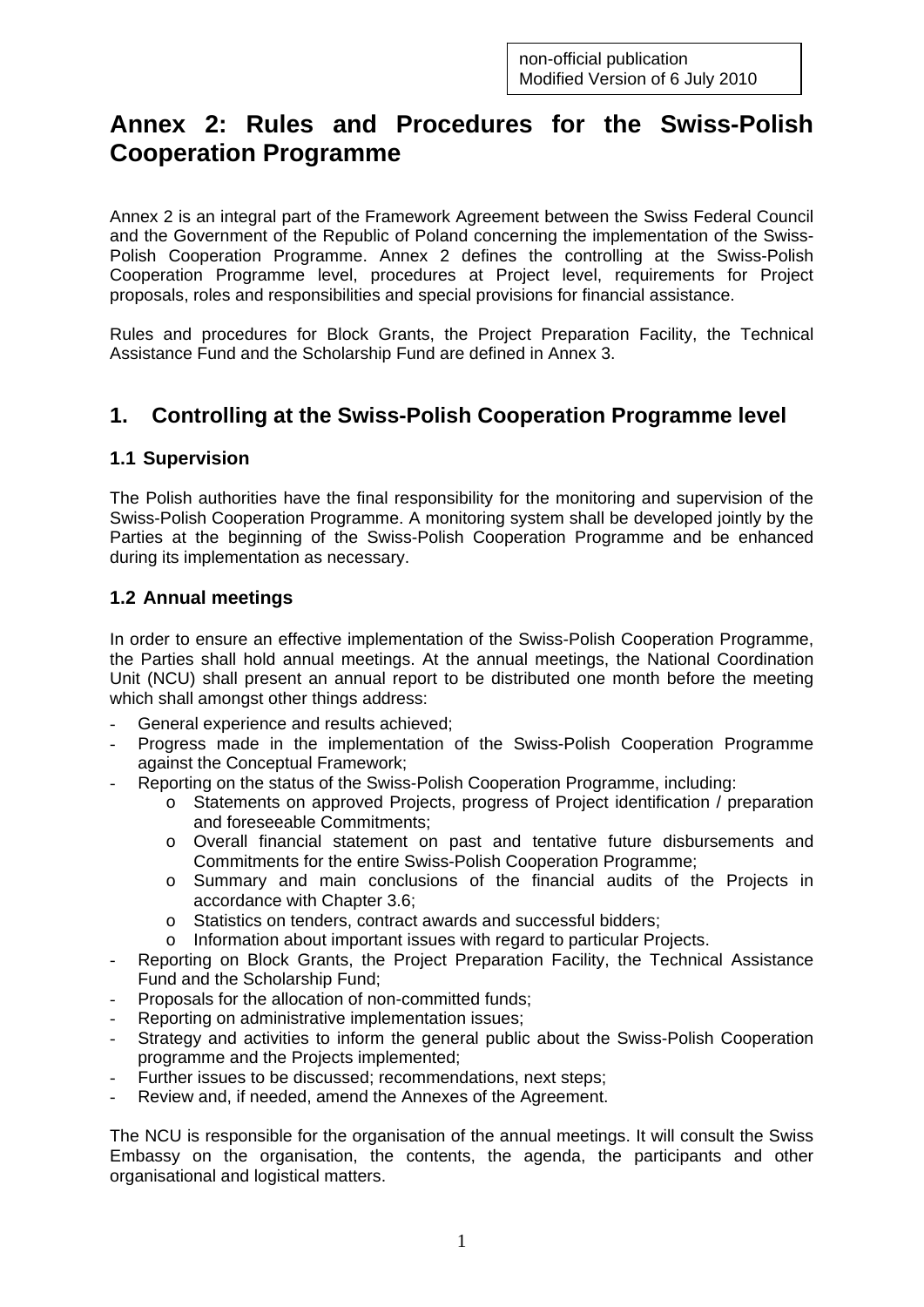The Intermediate Bodies, the Executing Agencies and other institutions and persons may be invited to the annual meetings whenever this is felt desirable by the NCU or by Switzerland.

The Parties may invite the Commission of the European Communities to participate as an observer.

Minutes of the meetings shall be drafted by the NCU and be submitted to Switzerland for approval within 15 days after the meeting.

## **2. Procedures of Project Financing Requests**

The financing request undergoes a two-loop approach that allows guidance early in the decision making process. In the first loop, a Project outline is submitted and a decision in principle is made. In case of a successful first loop, the second loop is initiated. In the second loop, the Final Project Proposal is submitted and a final decision is made by Switzerland.

| No. | <b>Steps</b>                                             | <b>Activities and specific rules</b>                                                                                                                                                                                                                                                                                                                                                       | <b>Organisations</b>                                                                                                     |
|-----|----------------------------------------------------------|--------------------------------------------------------------------------------------------------------------------------------------------------------------------------------------------------------------------------------------------------------------------------------------------------------------------------------------------------------------------------------------------|--------------------------------------------------------------------------------------------------------------------------|
| 1.  | <b>Initiation of</b><br><b>Project</b><br>identification | Initiation on the basis of:<br>Lists of priority Projects provided by the<br><b>Polish Government</b><br>A proposal by the NCU<br>$\overline{\phantom{m}}$<br>A proposal by an Intermediate Body /<br>$\overline{\phantom{0}}$<br><b>Executing Agency</b><br>Call for proposals<br>A proposal by Switzerland<br>$\overline{\phantom{m}}$<br>A proposal by an international<br>organisation | Responsible: NCU<br>Involved:<br>Intermediate Body,<br>Executing Agency,<br>Polish partners,<br><b>Swiss authorities</b> |
| 2.  | <b>Elaboration of</b><br>the Project<br>outline          | Preparation of the Project outline based on<br>the requirements for Project outlines<br>(cf. 2.2). This may include a request for<br>financial support for the preparation of a<br>Final Project Proposal through the Project<br>Preparation Facility.                                                                                                                                     | Responsible:<br>Intermediate Body,<br><b>Executing Agency</b>                                                            |
| 3.  | <b>Pre-screening</b><br>of the Project<br>outline        | Possibility of informal consultations with the<br>Swiss Embassy.                                                                                                                                                                                                                                                                                                                           | Responsible: NCU                                                                                                         |
| 4.  | <b>Screening</b>                                         | Examination of the Project outline based on<br>the Conceptual Framework, the Project<br>selection criteria in Annex 1 and the<br>requirements for Project outlines (cf. 2.2).                                                                                                                                                                                                              | Responsible: NCU<br>Involved:<br>Monitoring<br>committee,<br>Intermediate Body                                           |
| 5.  | <b>Submission of</b><br>the Project<br>outline           | If accepted, submission of the Project<br>outlines with a cover letter comprising a<br>description of the selection process to the<br>Swiss Embassy.                                                                                                                                                                                                                                       | Responsible: NCU                                                                                                         |

#### **2.1 First loop: Application and approval procedure of the Project outline**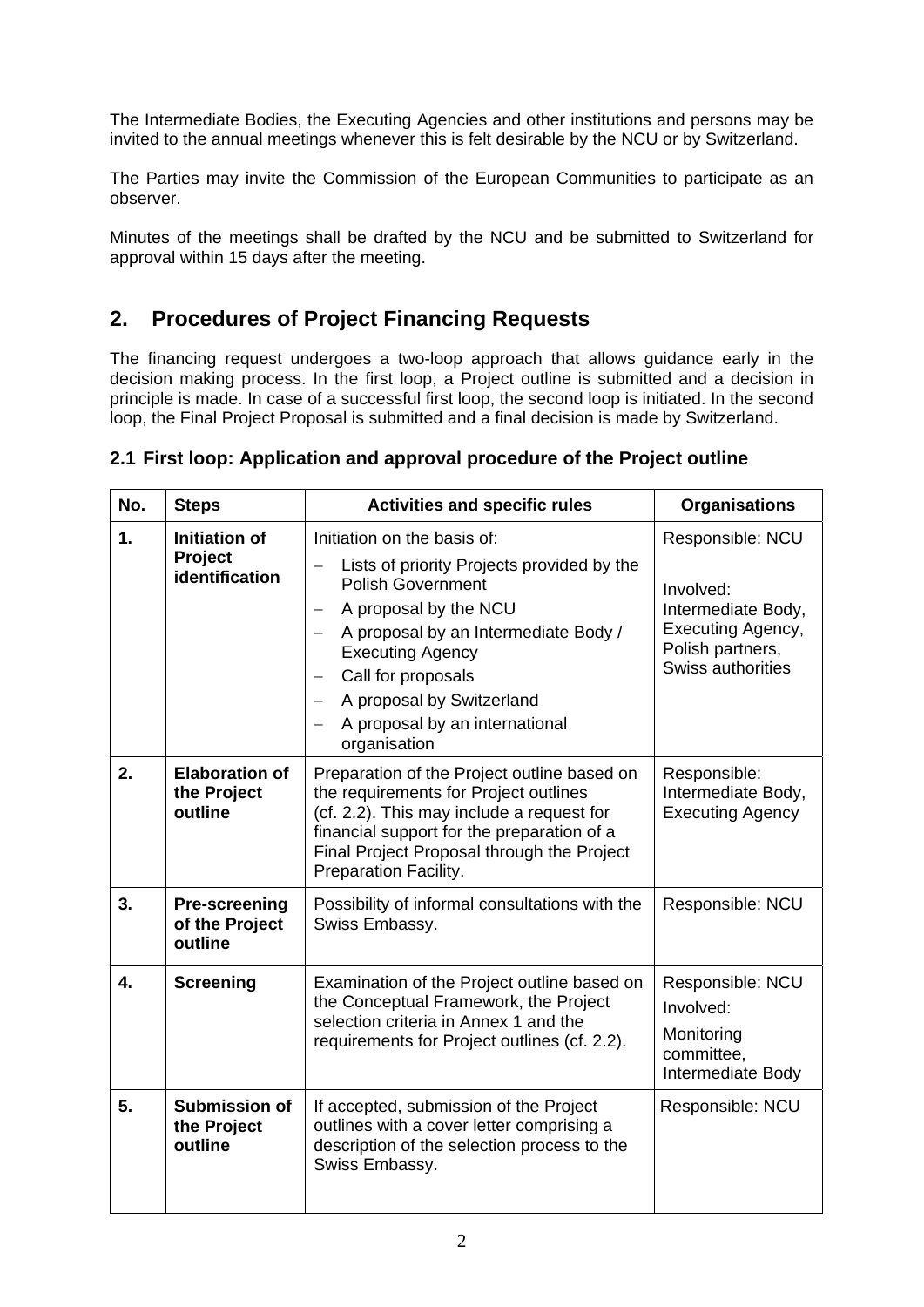| No. | <b>Steps</b>                                   | <b>Activities and specific rules</b>                                                                                                                                                                                                                                                                                                                                                              | <b>Organisations</b>                                                                                                               |
|-----|------------------------------------------------|---------------------------------------------------------------------------------------------------------------------------------------------------------------------------------------------------------------------------------------------------------------------------------------------------------------------------------------------------------------------------------------------------|------------------------------------------------------------------------------------------------------------------------------------|
|     |                                                | Formal check by the Swiss Embassy and<br>submission of the Project outline with the<br>cover letter of the NCU to Switzerland.                                                                                                                                                                                                                                                                    | <b>Responsible: Swiss</b><br>Embassy                                                                                               |
| 6.  | <b>Final decision</b><br>on Project<br>outline | Final decision on the Project outline<br>(including, if relevant, decision on the<br>request for financing of Project<br>preparation).<br>If accepted by Switzerland, request for the<br>elaboration of the Final Project Proposal<br>(requirements specified in 2.4). Switzerland<br>may submit comments which have to be<br>considered during the elaboration of the<br>Final Project Proposal. | Responsible:<br>Swiss Agency for<br>Development and<br>Cooperation (SDC)<br>or State Secretariat<br>for Economic<br>Affairs (SECO) |

## **2.2 Requirements for Project Outlines**

The Project outline (approximately 5 pages) shall include all necessary information to allow a general appraisal of the proposed Project.

| <b>Item</b>              | <b>Content</b>                                                                                                                                                                                                                                                                                |  |
|--------------------------|-----------------------------------------------------------------------------------------------------------------------------------------------------------------------------------------------------------------------------------------------------------------------------------------------|--|
| General information      | Project title, planned Project duration, priority sector,<br>location/region                                                                                                                                                                                                                  |  |
| Applicant                | Name and contact details; previous, relevant experience, if any;<br>Project partners; Swiss link, if any (know-how, technology,<br>partners or any other cooperation with Switzerland)                                                                                                        |  |
| Relevance                | Contribution to the reduction of economic and social disparities<br>within the country and between the country and the more<br>advanced member states of the EU (impact); fit within the<br>development strategies of the country / region and chosen sector;<br>strategy of the intervention |  |
| Project content          | Description including objectives (outcome), expected results<br>(outputs) and activities (components); beneficiaries, target group;<br>risks and potentials; sustainability of the Project                                                                                                    |  |
| Project organisation     | Organisational chart, responsibilities, etc.                                                                                                                                                                                                                                                  |  |
| <b>Budget</b>            | Eligible costs / non-eligible costs; own contribution, amount of<br>grant, co-financing, EU-funding and any other financial source<br>etc.; cost efficiency aspects versus alternatives                                                                                                       |  |
| <b>Horizontal issues</b> | Environmental, social and economical aspects of the Project,<br>gender equality                                                                                                                                                                                                               |  |
| Maturity of Project      | Status of Project: in elaboration or fully prepared and possible<br>request for financial support for preparation of the Final Project<br>Proposal through the Project Preparation Facility (e.g. feasibility<br>studies, environmental impact assessment, etc.) if deemed<br>necessary       |  |
| Annexes                  | Additional documentation as deemed appropriate                                                                                                                                                                                                                                                |  |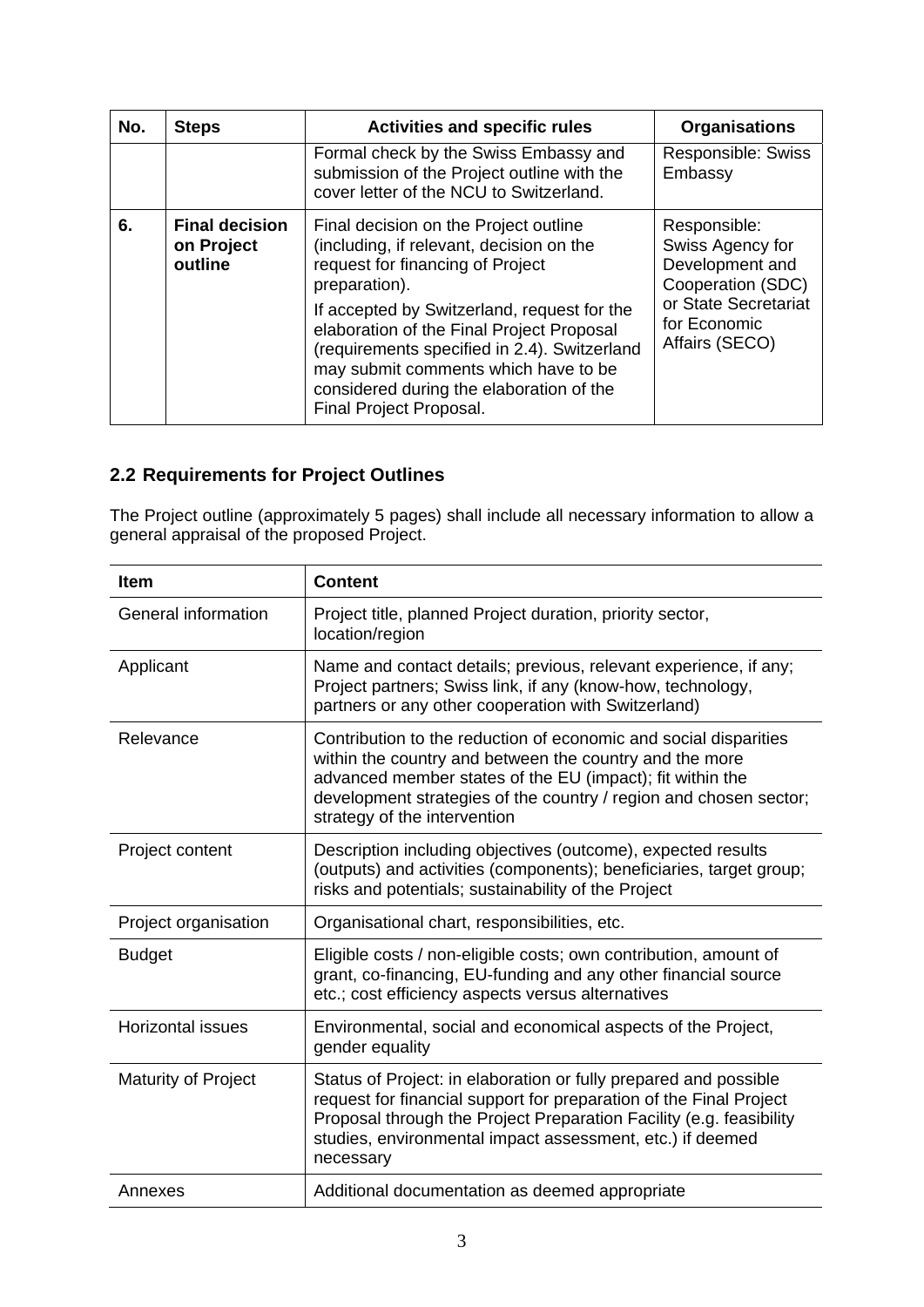### **2.3 Second loop: Application and approval procedure of the Final Project Proposal**

| No. | <b>Steps</b>                                                         | <b>Activities and specific rules</b>                                                                                                                                                                                                                                                                                    | <b>Organisations</b>                                          |
|-----|----------------------------------------------------------------------|-------------------------------------------------------------------------------------------------------------------------------------------------------------------------------------------------------------------------------------------------------------------------------------------------------------------------|---------------------------------------------------------------|
| 1.  | <b>Elaboration of</b><br>the Final Project<br>Proposal               | Preparation of the Final Project<br>Proposal based on the requirements for<br>Final Project Proposals (cf. 2.4) and the<br>comments of Switzerland.                                                                                                                                                                     | Responsible:<br>Intermediate Body,<br><b>Executing Agency</b> |
| 2.  | <b>Screening</b>                                                     | <b>Examination of the Final Project</b><br>Proposal.                                                                                                                                                                                                                                                                    | Responsible: NCU                                              |
|     |                                                                      |                                                                                                                                                                                                                                                                                                                         | Involved: Intermediate<br><b>Body</b>                         |
| 3.  | <b>Decision to</b><br>submit the Final<br>Project<br><b>Proposal</b> | If accepted, submission of the Final<br>Project Proposal with a cover letter<br>taking into account the requirements for<br>Final Project Proposals and the<br>comments of Switzerland to the Swiss<br>Embassy. It will also confirm the<br>compliance of the Executing Agency<br>with legal and financial obligations. | Responsible: NCU                                              |
|     |                                                                      | Formal check by the Swiss Embassy<br>and submission of the Final Project<br>Proposal with the cover letter of the<br><b>NCU to Switzerland.</b>                                                                                                                                                                         | Responsible:<br><b>Swiss Embassy</b>                          |
| 4.  | <b>Final decision</b>                                                | Final decision on the financing request<br>by taking into account the Final Project<br>Proposal, the cover letter of the NCU,<br>and the Project document. Switzerland<br>reserves the right to carry out its own<br>appraisal if needed.                                                                               | Responsible:<br>SDC or SECO                                   |

## **2.4 Requirements for Final Project Proposals**

The Final Project Proposal shall be accompanied by all necessary documents (e.g. feasibility study, Project document, environmental impact study) to allow a thorough appraisal. The Final Project Proposal (5 – 10 pages; for large infrastructure Projects 10 - 20 pages, plus annexes) shall provide adequately detailed information on inter alia:

| <b>Item</b>                   | <b>Content</b>                                                                                                                                                                                                                                       |
|-------------------------------|------------------------------------------------------------------------------------------------------------------------------------------------------------------------------------------------------------------------------------------------------|
| Project summary<br>$(1$ page) | Fact sheet: Project title, short description including objectives,<br>budget, partners, duration                                                                                                                                                     |
| Relevance                     | Contribution to the reduction of economic and social disparities<br>between the country and the more advanced countries of the EU;<br>fit within the development strategies of the country/region and<br>chosen sector; strategy of the intervention |
| Project content               | Description including objectives, expected outcomes/outputs,<br>activities and the respective indicators; beneficiaries, target group;<br>risks and potentials; sustainability of the Project                                                        |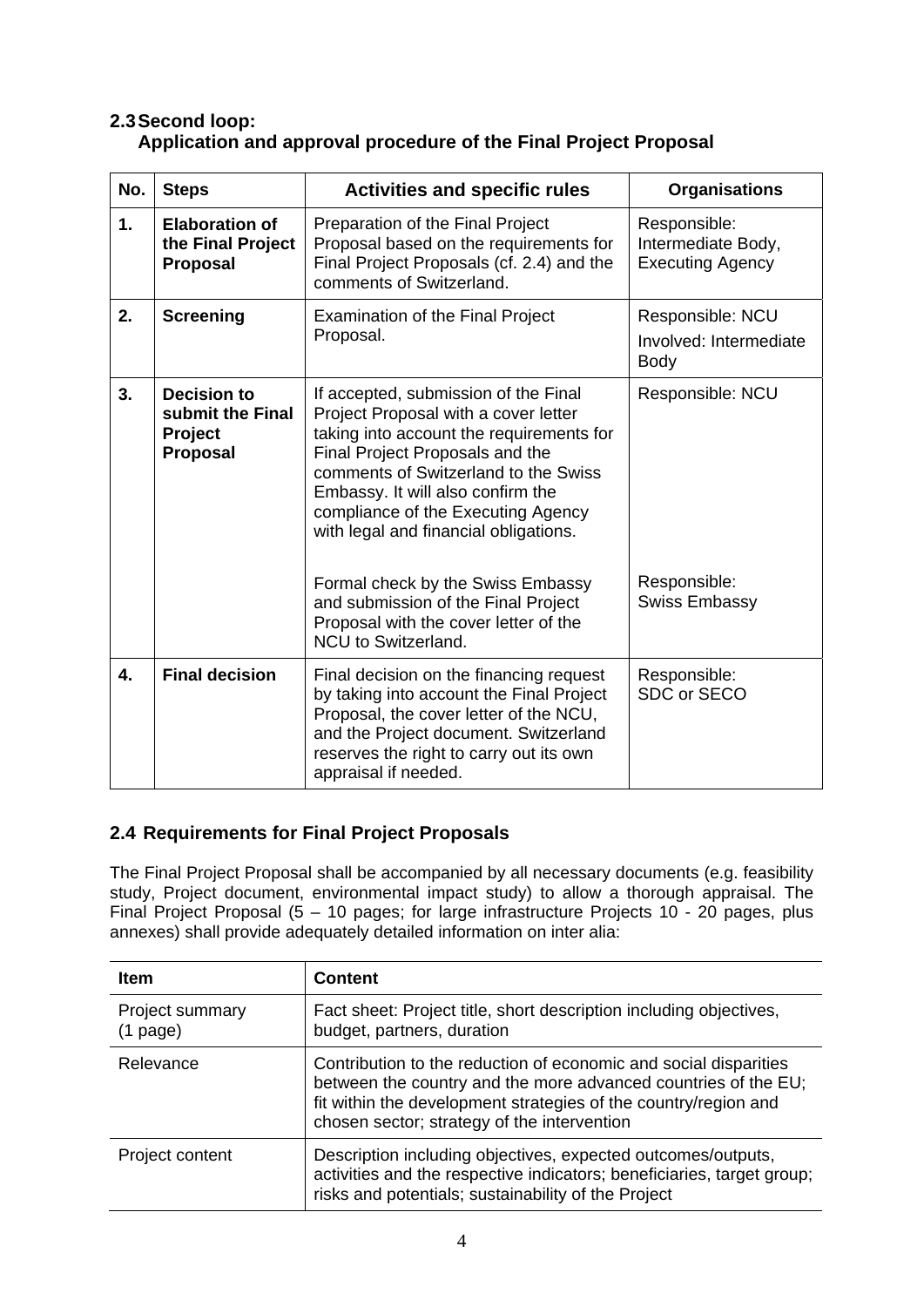| Project justification<br>(Due diligence)                             | Main conclusions of the feasibility study (if requested)                                                                                                             |  |
|----------------------------------------------------------------------|----------------------------------------------------------------------------------------------------------------------------------------------------------------------|--|
| Organisational chart, responsibilities, etc.<br>Project organisation |                                                                                                                                                                      |  |
| Detailed<br>implementation<br>schedule                               | Including milestones and monitoring of progress based on defined<br>indicators                                                                                       |  |
| <b>Budget</b>                                                        | Eligible costs / non-eligible costs; own contribution, amount of<br>grant, co-financing, EU-funding and any other financial sources<br>etc.; cost efficiency aspects |  |
| Procurement                                                          | Procurement procedures for goods and services                                                                                                                        |  |
| Development Impact                                                   | Monitoring and evaluation of output/outcome/impact indicators                                                                                                        |  |
| Horizontal issues                                                    | Environmental, social and economical aspects of the Project,<br>gender equality                                                                                      |  |
| Annexes                                                              | E.g. feasibility study, Project document, environmental impact<br>study                                                                                              |  |

# **3. Project Implementation Procedures**

The Project implementation procedures are as follows:

| No. | <b>Steps</b>                                    | <b>Activities and specific rules</b>                                                                                                                                                                                                                                                                                                                                                                                                                                                                                             | <b>Organisations</b>                                                                                                                                                   |
|-----|-------------------------------------------------|----------------------------------------------------------------------------------------------------------------------------------------------------------------------------------------------------------------------------------------------------------------------------------------------------------------------------------------------------------------------------------------------------------------------------------------------------------------------------------------------------------------------------------|------------------------------------------------------------------------------------------------------------------------------------------------------------------------|
| 1.  | Project<br><b>Agreement</b>                     | Preparation of the Project Agreement<br>between the Republic of Poland and<br>Switzerland.                                                                                                                                                                                                                                                                                                                                                                                                                                       | Responsible:<br>NCU on the Polish<br>side; SDC or SECO on<br>the Swiss side                                                                                            |
| 2.  | <b>Signing</b>                                  | Signing of the Project Agreement. The<br>Project Agreement can be signed by<br>more than two contracting parties (e.g.<br>tripartite or multipartite agreement: SDC<br>or SECO, NCU and Intermediate Body,<br>Executing Agency).                                                                                                                                                                                                                                                                                                 | Responsible:<br>Normally the Swiss<br>Embassy on behalf of<br>SDC or SECO.<br>The Polish signatory or<br>signatories shall be<br>decided by the<br>Republic of Poland. |
| 3.  | <b>Procurement</b><br>and award of<br>contracts | Procurement is to be made in<br>accordance with the respective national<br>law and regulations and in compliance<br>with the respective EU directives. A<br>confirmation of compliance with the<br>relevant procurement rules shall be<br>provided to Switzerland. To increase<br>transparency and to prevent corruption,<br>tender documents shall contain an<br>integrity clause. All persons performing<br>actions in connection with a tender<br>procedure shall provide a written<br>statement called "Impartiality clause" | Responsible:<br>NCU, Intermediate<br>Body, Executing<br>Agency                                                                                                         |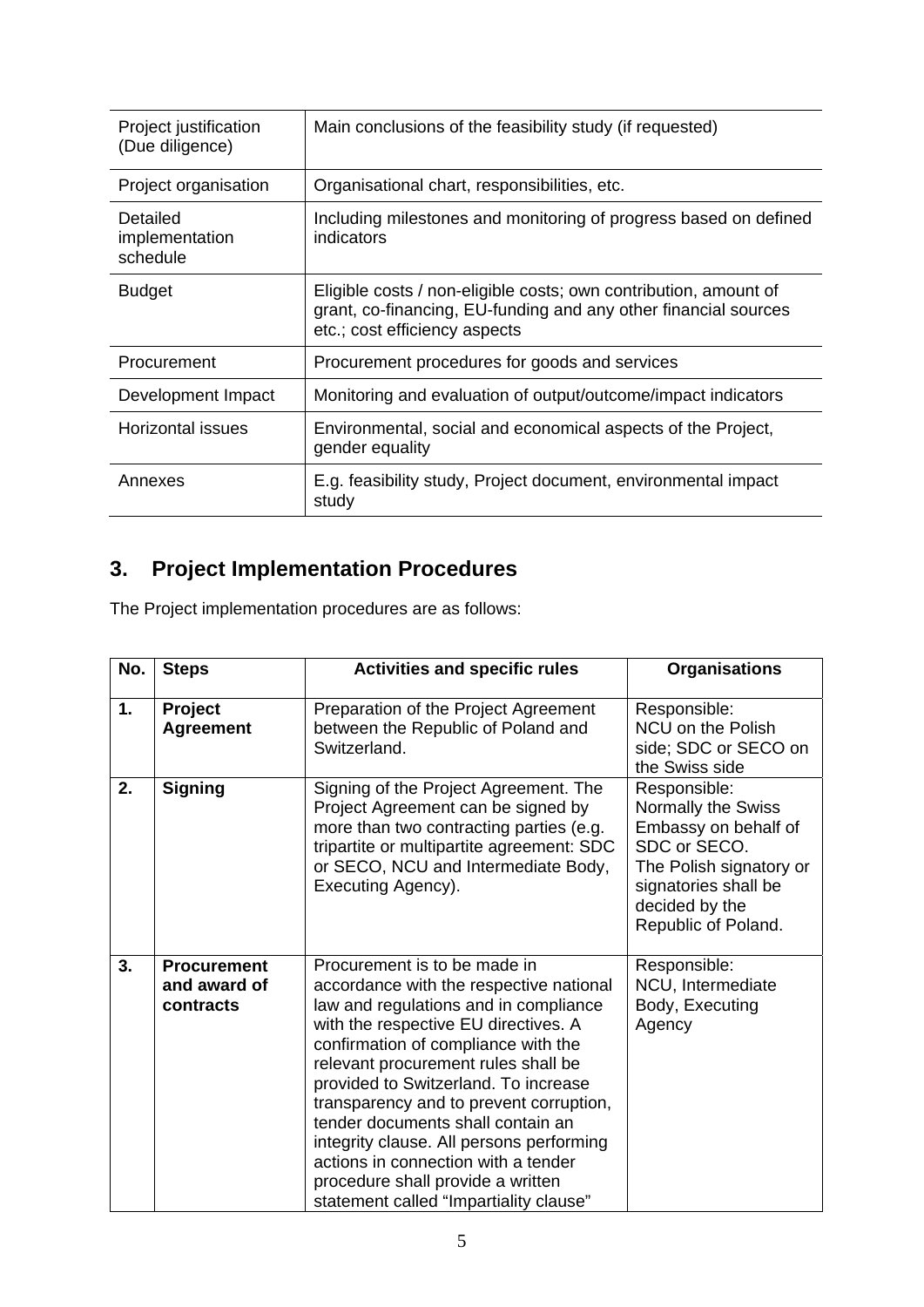| under the pain of penal liability for<br>making false statements. According to<br>the clause, persons shall be excluded<br>from performing actions in a tender<br>procedure if, for example, they remain<br>in such legal or actual relationship with<br>the contractor that may raise justified<br>doubts as to their impartiality.                                                                                                                                |  |
|---------------------------------------------------------------------------------------------------------------------------------------------------------------------------------------------------------------------------------------------------------------------------------------------------------------------------------------------------------------------------------------------------------------------------------------------------------------------|--|
| In general, for public tenders within the<br>scope of the EU directives on public<br>procurement (2004/17/EC and<br>2004/18/EC), an English translation of<br>the official tender evaluation report shall<br>be provided to Switzerland for<br>information at the latest 30 calendar<br>days after the award of contract.                                                                                                                                           |  |
| In addition to the above, for tenders<br>above the threshold of CHF 500'000,<br>Switzerland may also request a copy of<br>the tender documents and of the<br>contracts for information. These<br>documents shall be submitted at the<br>latest 20 days before the<br>commencement of tendering and 20<br>calendar days after the signing of the<br>contract, respectively.                                                                                          |  |
| Furthermore, for tenders above the<br>threshold of CHF 500'000, Switzerland<br>may also request that an English<br>translation of the tender documents and<br>the draft contracts are made available to<br>tenderers and contractors, respectively.<br>Possible translation costs shall be borne<br>by the Project and financed under the<br>Contribution.                                                                                                          |  |
| In line with Art. 6.5 of the Framework<br>Agreement, both Parties agree to<br>provide all such information pertaining<br>to the tender process and beyond the<br>documents listed above that the other<br>Party may reasonably request.<br>Switzerland shall have the right to<br>participate in the tender committee as<br>an observer. Switzerland shall also<br>have the right to conduct an audit of the<br>procurement practices and procedures<br>in general. |  |
| In case of irregularities, wilfully or<br>negligently caused in the framework of<br>the tender process, Switzerland - after<br>consultation with the NCU - is entitled to                                                                                                                                                                                                                                                                                           |  |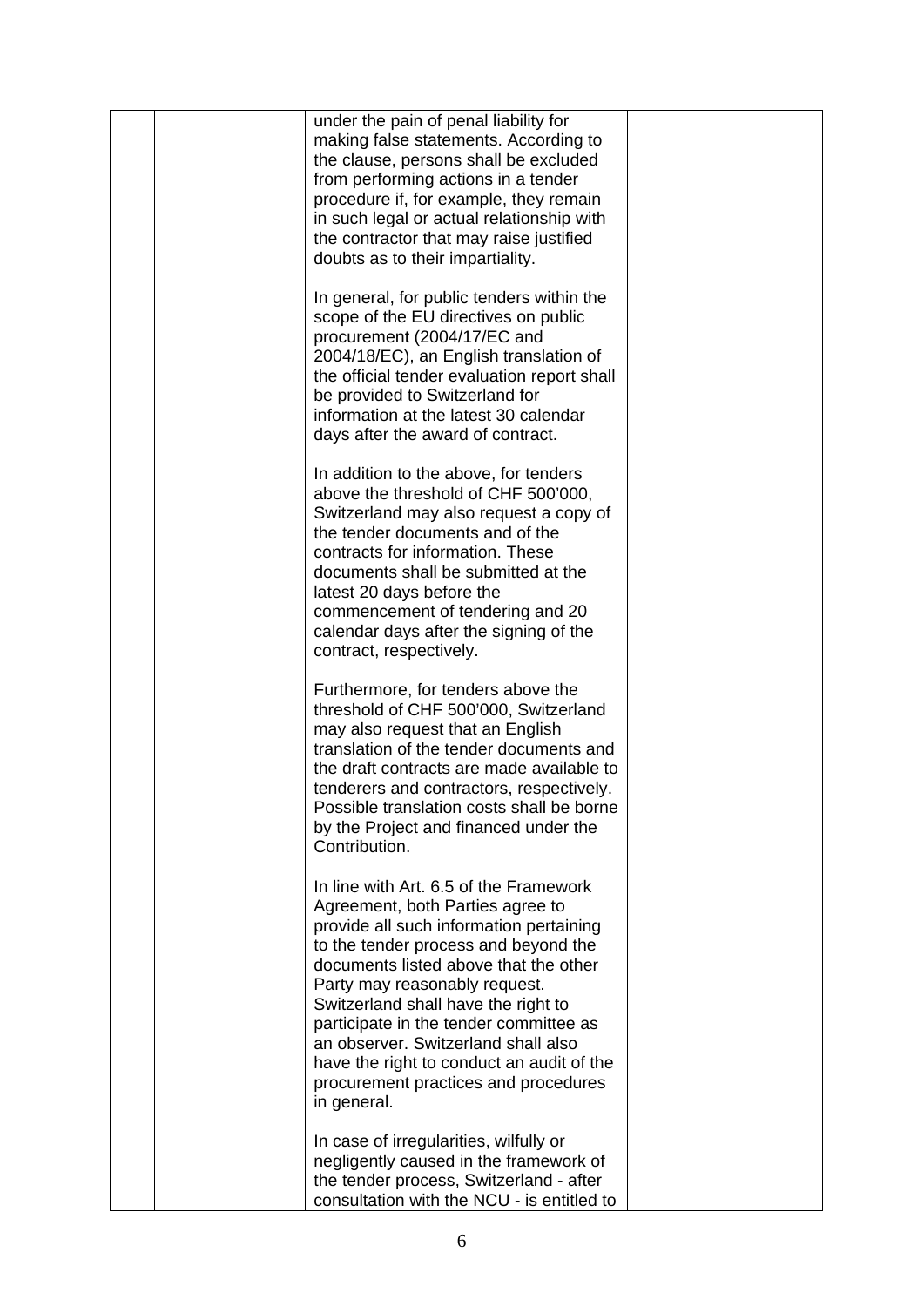|    |                                    | stop reimbursements immediately, to<br>instruct the NCU to stop payments from<br>the Swiss Contribution and to ask<br>repayment of illegitimately paid<br>reimbursements at any stage of the<br>Project.                                                                                                                                                                                                                                                                                    |                                                                                   |
|----|------------------------------------|---------------------------------------------------------------------------------------------------------------------------------------------------------------------------------------------------------------------------------------------------------------------------------------------------------------------------------------------------------------------------------------------------------------------------------------------------------------------------------------------|-----------------------------------------------------------------------------------|
| 4. | <b>Controlling</b><br>(Monitoring) | Controlling procedures are defined in<br>the Project Agreement. Procedure<br>description includes: periodicity of<br>reporting, monitoring system and<br>consultant, steering committees, time<br>table for operations and results,<br>auditing, etc.                                                                                                                                                                                                                                       | Responsible:<br><b>Executing Agency</b><br>Involved:<br>NCU, Intermediate<br>Body |
| 5. | <b>Reporting</b>                   | Interim Reports for supporting payment<br>claims and reimbursement requests as<br>specified in chapter 4 of this Annex.                                                                                                                                                                                                                                                                                                                                                                     | Responsible:<br><b>Executing Agency</b>                                           |
|    |                                    | <b>Annual Project Reports describe the</b><br>progress of the Project. They include<br>summary data on financial progress for<br>the reporting year as well as cumulative<br>data to date. They compare actual with<br>planned expenses and progress, based<br>on quantified targets for output and<br>where possible outcome indicators. Any<br>deviation has to be justified and<br>corrective measures suggested. Annual<br>project reports are not linked to<br>reimbursement requests. | Involved:<br>NCU, Intermediate<br><b>Body</b>                                     |
|    |                                    | The Project Completion Report,<br>together with the last Project interim<br>report and the Final Financial Report<br>(cf. 6), is the base for the final<br>reimbursement. It documents and<br>comments the overall achievement of<br>outputs and outcomes against the<br>original plan, the compliance with<br>principles such as cross cutting themes<br>and sustainability, and it contains<br>lessons learned and conclusions.                                                           |                                                                                   |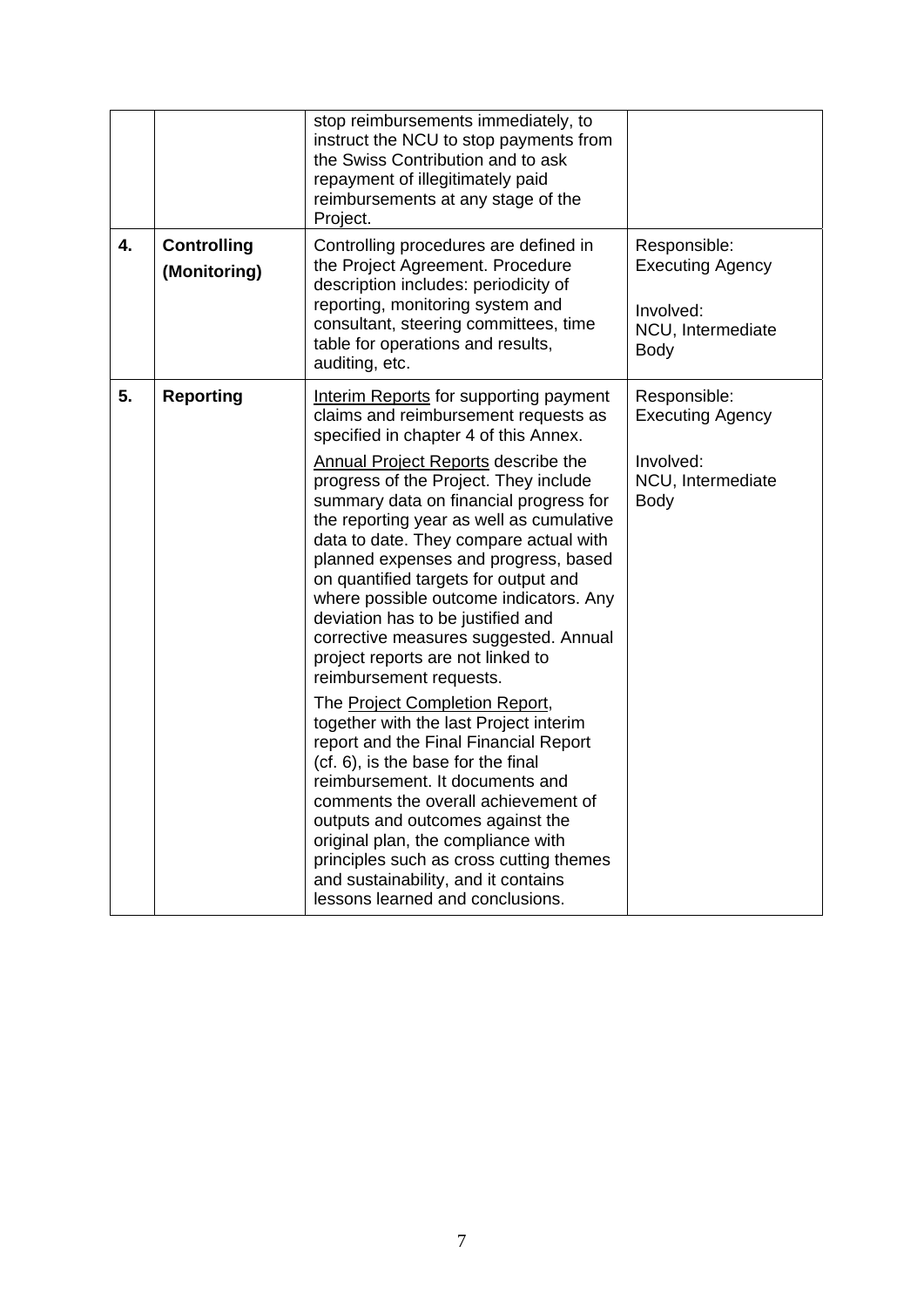| 6.               | <b>Audit</b>      | Based on the annual audit and control<br>plan, the Audit Institution established at<br>the level of the Ministry of Finance and<br>the entitled audit organisations (e.g.<br>control unit of the Intermediate Body)<br>shall perform control and audits (as a<br>rule of actions of fiscal and financial<br>control entities within the public sector<br>entities) in accordance with the<br>respective national law.<br>Any information about audits will be part<br>of the yearly summary of audit reports<br>provided by the NCU for the Swiss-<br>Polish Cooperation Programme.<br>Each Intermediate Body shall be<br>responsible for the preparation of the<br>audit trails.<br>For each Project lasting longer than two<br>years and exceeding the amount of<br>CHF 500'000, an internal (internal audit<br>units and controlling units of public<br>administration institutions) or an<br>external (bodies from outside the public<br>finance sector dealing with audits),<br>certified audit organisation will carry out<br>intermediary Financial Audit(s), unless<br>otherwise specified in the Project<br>Agreement. The conclusions and<br>recommendations shall be transmitted<br>to the Swiss Embassy.<br>A Final Financial Audit, certified by an<br>internal or external audit organisation<br>has to be carried out for each Project at<br>its completion.<br>A Final Financial Report and the<br>conclusions and recommendations of<br>the Final Financial Audit Report shall be<br>presented to Switzerland by the NCU<br>together with the Project Completion<br>Report. | Responsible:<br><b>Audit Institution</b><br>established at the level<br>of the Ministry of<br>Finance<br>Involved:<br>NCU (coordination),<br>Intermediate Body |
|------------------|-------------------|----------------------------------------------------------------------------------------------------------------------------------------------------------------------------------------------------------------------------------------------------------------------------------------------------------------------------------------------------------------------------------------------------------------------------------------------------------------------------------------------------------------------------------------------------------------------------------------------------------------------------------------------------------------------------------------------------------------------------------------------------------------------------------------------------------------------------------------------------------------------------------------------------------------------------------------------------------------------------------------------------------------------------------------------------------------------------------------------------------------------------------------------------------------------------------------------------------------------------------------------------------------------------------------------------------------------------------------------------------------------------------------------------------------------------------------------------------------------------------------------------------------------------------------------------------------------------------------------|----------------------------------------------------------------------------------------------------------------------------------------------------------------|
| $\overline{7}$ . | <b>Evaluation</b> | After Project completion, the Parties<br>may request an independent evaluation.<br>The cost will be borne by the requesting<br>Party.                                                                                                                                                                                                                                                                                                                                                                                                                                                                                                                                                                                                                                                                                                                                                                                                                                                                                                                                                                                                                                                                                                                                                                                                                                                                                                                                                                                                                                                        | Responsible:<br>NCU, SDC or SECO                                                                                                                               |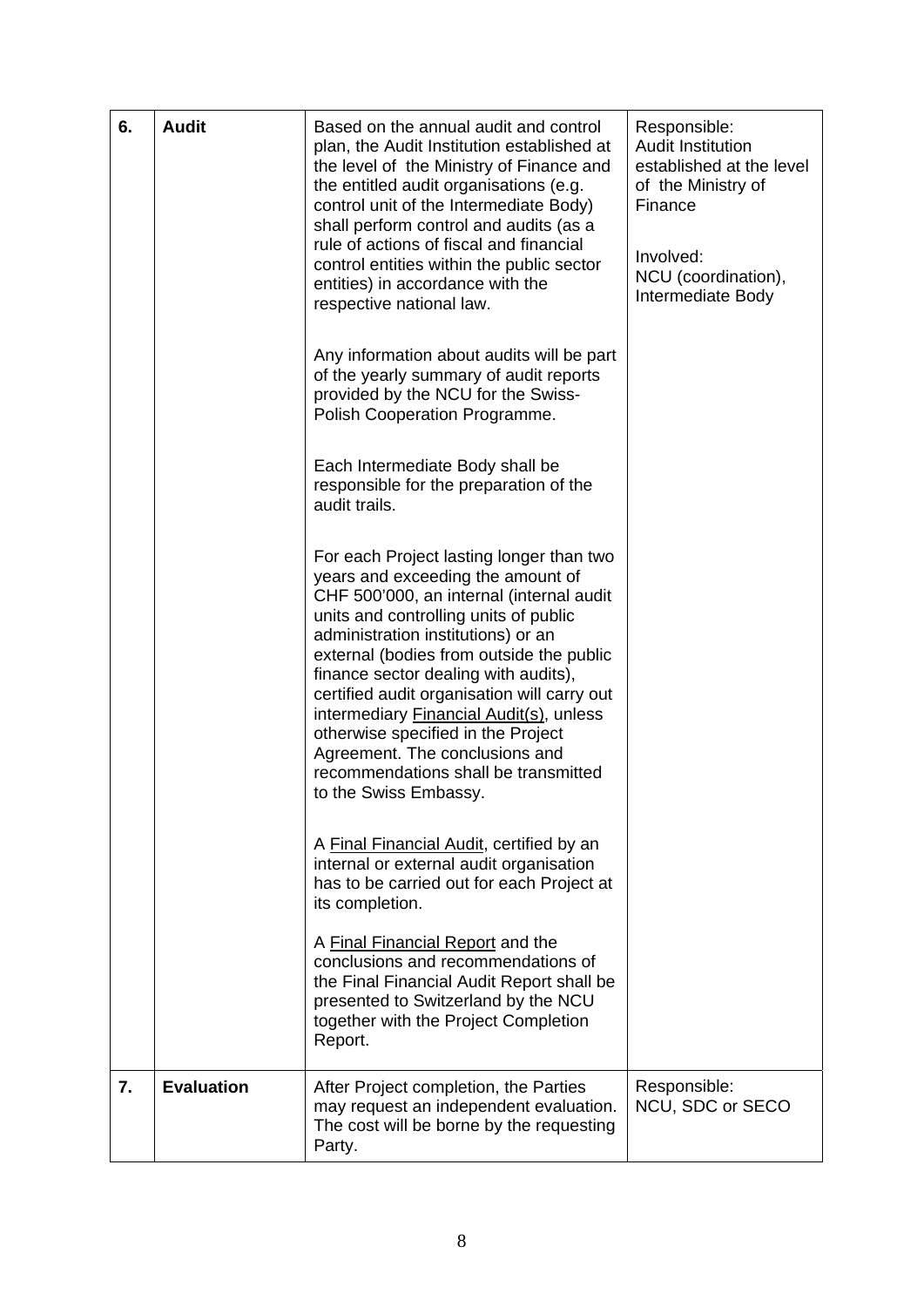# **4. Payment and Reimbursement Procedure**

The Ministry of Finance of the Republic of Poland is the Paying Authority for the Contribution. In principle, all disbursements under the Contribution will be pre-financed out of the national budget of the Republic of Poland. The Executing Agency shall submit payment claims covering all eligible expenses over the current period to the NCU, together with certified copies of all supporting documentation and the interim report. The NCU shall verify the completeness and certify the correctness of the submitted documents. The Paying Authority shall submit the reimbursement requests to Switzerland for approval and payment.

The detailed reimbursement procedures are laid down in the Project Agreements and must, if not otherwise specified, comply with the following procedures:

| No. | <b>Steps</b>                                                                                                                     | <b>Activities</b>                                                                                                                                                                                                                                                                                                                                                                                                                                                                                                                                             | <b>Organisations</b>                                                                                       |
|-----|----------------------------------------------------------------------------------------------------------------------------------|---------------------------------------------------------------------------------------------------------------------------------------------------------------------------------------------------------------------------------------------------------------------------------------------------------------------------------------------------------------------------------------------------------------------------------------------------------------------------------------------------------------------------------------------------------------|------------------------------------------------------------------------------------------------------------|
| 1.  | Issue of the<br>original invoice                                                                                                 | Issue the original invoice.                                                                                                                                                                                                                                                                                                                                                                                                                                                                                                                                   | Responsible:<br>Supplier of a product or<br>service; contractor,<br>consultant, organisation<br>(claimant) |
| 2.  | Examination of the<br>original invoice or a<br>document of<br>equivalent value<br>and the elaboration<br>of the payment<br>claim | Control the original invoice or a<br>٠<br>document of equivalent value with<br>regard to the specifications of the<br>Project Agreement, the<br>Implementation Agreement, the<br>supply / services contract and the<br>agreed tariffs.                                                                                                                                                                                                                                                                                                                        | Responsible:<br><b>Executing Agency</b>                                                                    |
|     |                                                                                                                                  | Verify the correctness of the<br>п<br>execution (quantity and quality) of<br>the work, the supply of goods /<br>services, etc., and the special<br>conditions etc.                                                                                                                                                                                                                                                                                                                                                                                            |                                                                                                            |
|     |                                                                                                                                  | Payment to the supplier(s) of the<br>п<br>original invoice.                                                                                                                                                                                                                                                                                                                                                                                                                                                                                                   |                                                                                                            |
|     |                                                                                                                                  | Submit the payment claim,<br>п<br>including an interim report and<br>copy of the invoices, to the<br>Intermediate Body/NCU. The<br>payment claim comprises eligible<br>costs incurred during a given<br>period. The interim report includes<br>information on financial and<br>physical progress, a comparison of<br>actual with planned expenses, an<br>update on progress status, while<br>confirming the co-financing. Any<br>deviation has to be justified and<br>corrective measures suggested.<br>Interim reports are due at least<br>every six months. |                                                                                                            |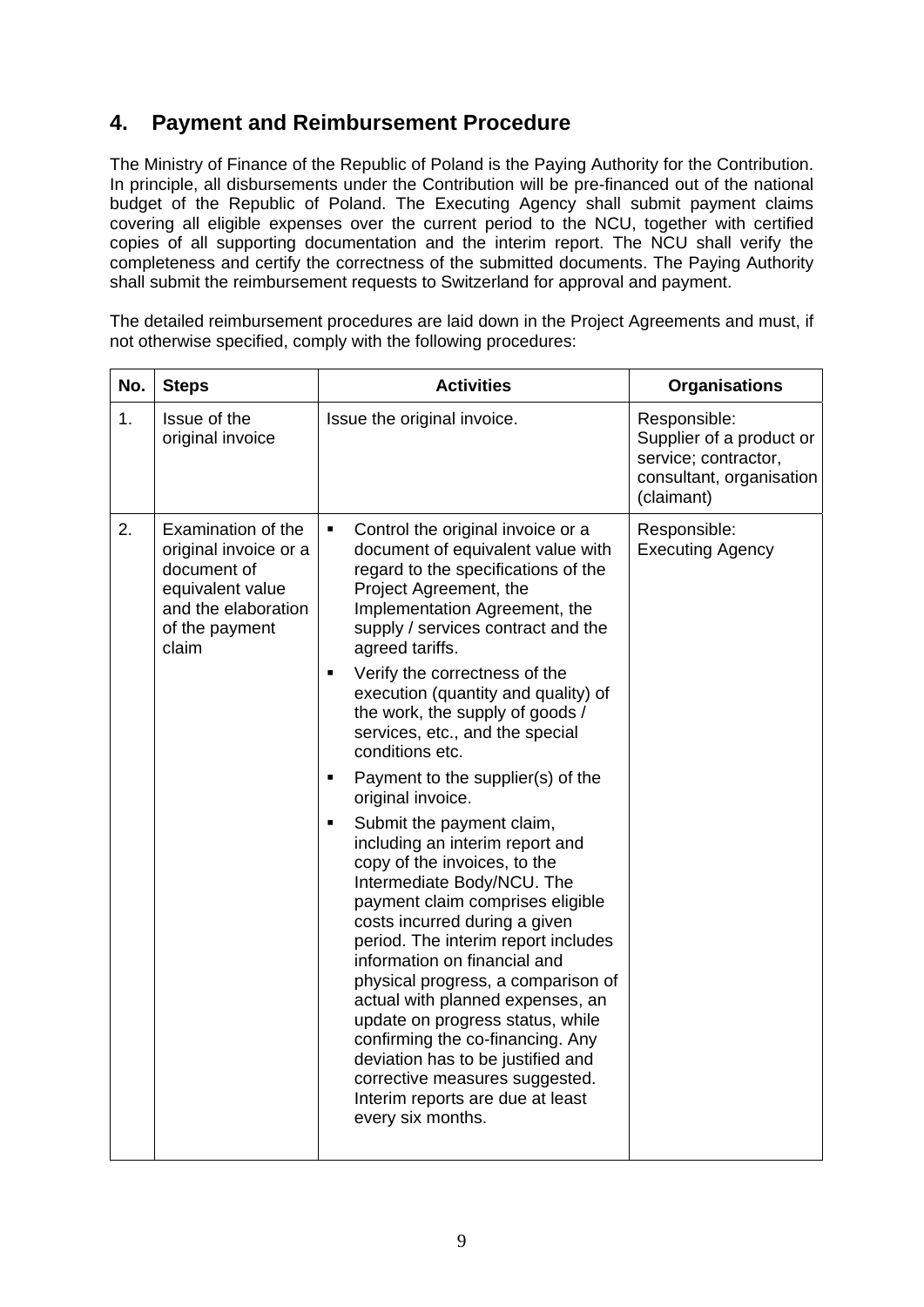| 3. | Certification of the<br>payment claims to<br>the Paying<br>Authority and pre-<br>financing payments | Check the conformity of the<br>п<br>payment claim with the Framework<br>Agreement, the Project Agreement<br>and the Implementation<br>Agreement, including possible<br>double-financing.<br>Verify the completeness of the<br>٠<br>documentation, i.e. copy of<br>invoices and other accounting<br>documents, and the relevance of<br>the interim report. If necessary,<br>verify the correctness of the use of<br>funds by means of fact-finding<br>missions.<br>Certify the correctness and legality<br>٠<br>of the payment claims to the<br>Paying Authority.<br>Transmit to Switzerland a copy of<br>٠<br>the related documentation, such as<br>interim, annual and completion<br>reports (cp. 3.5 and 3.6), audit<br>reports, or their consolidated<br>summary as requested in the<br>Project Agreement. | Responsible: NCU<br>Involved:<br>Intermediate Body           |
|----|-----------------------------------------------------------------------------------------------------|---------------------------------------------------------------------------------------------------------------------------------------------------------------------------------------------------------------------------------------------------------------------------------------------------------------------------------------------------------------------------------------------------------------------------------------------------------------------------------------------------------------------------------------------------------------------------------------------------------------------------------------------------------------------------------------------------------------------------------------------------------------------------------------------------------------|--------------------------------------------------------------|
| 4. | Submission of the<br>reimbursement<br>request to<br>Switzerland                                     | Check the formal conformity of the<br>٠<br>payment claims, including co-<br>financing.<br>Submit the reimbursement<br>$\blacksquare$<br>requests to Switzerland and<br>confirm the compliance with<br>financial stipulations of contractual<br>agreements.                                                                                                                                                                                                                                                                                                                                                                                                                                                                                                                                                    | Responsible:<br>Paying Authority                             |
| 5. | Payment from<br>Switzerland to the<br><b>Republic of Poland</b>                                     | Check the conformity of<br>$\blacksquare$<br>reimbursement requests and<br>supporting documentation.<br>Transfer the requested amount to<br>٠<br>the Paying Authority.                                                                                                                                                                                                                                                                                                                                                                                                                                                                                                                                                                                                                                        | Responsible:<br>Switzerland<br>Involved:<br>Paying Authority |
| 6. | Payment to the<br><b>Executing Agency</b>                                                           | Payment to the Executing Agency.<br>٠                                                                                                                                                                                                                                                                                                                                                                                                                                                                                                                                                                                                                                                                                                                                                                         | Responsible:<br>Intermediate Body                            |

In particular cases, other payment procedures may be defined by the Parties in the respective Project Agreements.

The final date for eligibility of costs shall be specified in the Project Agreement. It shall be 12 months after the scheduled date for Project completion, but shall not be later than ten years after the approval of the Contribution by the Swiss Parliament according to Article 3 of the Framework Agreement. Final reimbursement requests must have been received by Switzerland not later than six months after the final date of eligibility.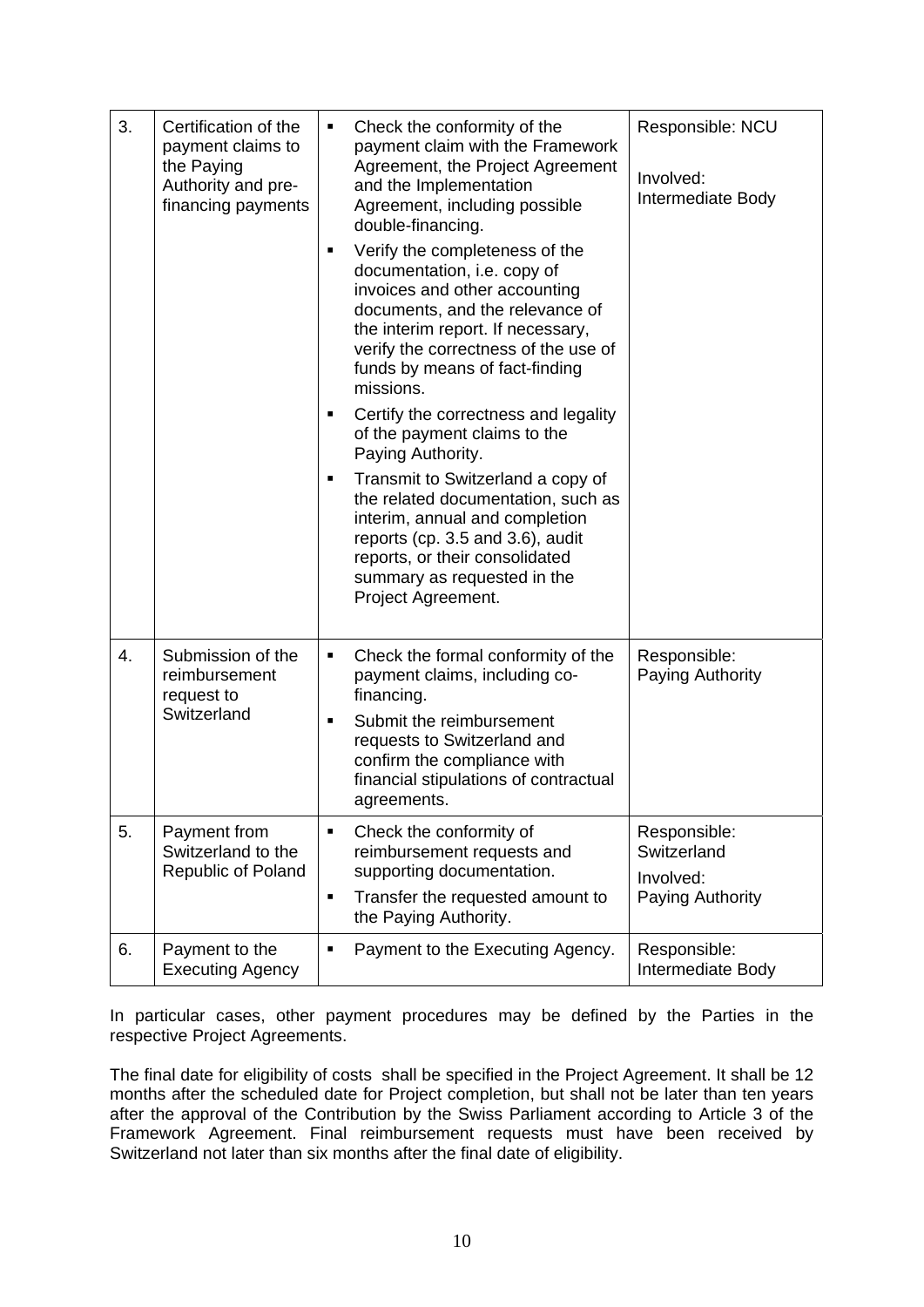In case of irregularities, wilfully or negligently caused in the framework of the tender process, Switzerland, after consultation with the NCU, is entitled to stop reimbursements immediately, to instruct the NCU to stop payments from the Swiss Contribution and to ask repayment of illegitimately paid reimbursements at any stage of the Project.

# **5. Roles and Responsibilities**

The roles and responsibilities of the main actors are outlined below. Project Agreements will contain more detailed responsibilities and activities tailored to the individual case.

## **5.1 The National Coordination Unit**

The NCU is responsible for the overall Swiss-Polish Cooperation Programme orientation and for the identification, planning, implementation, financial management, controlling and evaluation of Projects, as well as for the use of funds under the Contribution in accordance with the Framework Agreement. This includes to:

- Ensure the adoption of the necessary national legal documents on the implementation and monitoring of Projects;
- Coordinate the Swiss Contribution with other contributions, with the National Strategic Reference Framework and with the operational programmes;
- Ensure that the appropriate provisions are included in the National Budget in order to safeguard that claimants have the necessary funds;
- Ensure the organisation of calls for, the collection of and the appraisal of Project proposals;
- Establish a monitoring committee according to Chapter 5.6;
- Transmit to Switzerland the Project proposals;
- Submit well documented Project financing requests to Switzerland resulting from approved Project outlines;
- Supervise and steer the implementation of Projects in accordance with the Project Agreements and the Implementation Agreements by establishing adequate monitoring and auditing systems;
- Ensure the correct verification of the invoices or of the documents of equivalent value received from the Executing Agencies and verify the sufficiency of documentation;
- Ensure that there is no double-financing of any part of the Project by any other source of funds;
- Submit payment claims to the Paying Authority and certify their correctness and legality;
- Ensure the efficient and correct use of available funds;
- Verify in each Project if the value added tax (VAT) can be recovered by the Executing Agency and to inform the Swiss authorities accordingly in the form of a declaration by the applicant as part of the Project documentation;
- Ensure the financial control, including complete and sufficient audit trails in all involved institutions;
- Provide a yearly overall financial statement on all payments between Switzerland and the Paying Authority on one side and between the Paying Authority and all national involved bodies (e.g. NCU, Intermediate Body, Executing Agency) on the other side;
- Submit yearly a summary with conclusions and recommendations of all audit reports of the financed Projects. The NCU presents in an annex all original conclusions and recommendations of the audit reports;
- Ensure the discussion of audit results with the partners involved, including Switzerland, and the implementation of the decisions made based on the audit report;
- Ensure regular reporting to Switzerland on the implementation of Projects financed by the Contribution, as well as to immediately report any irregularities;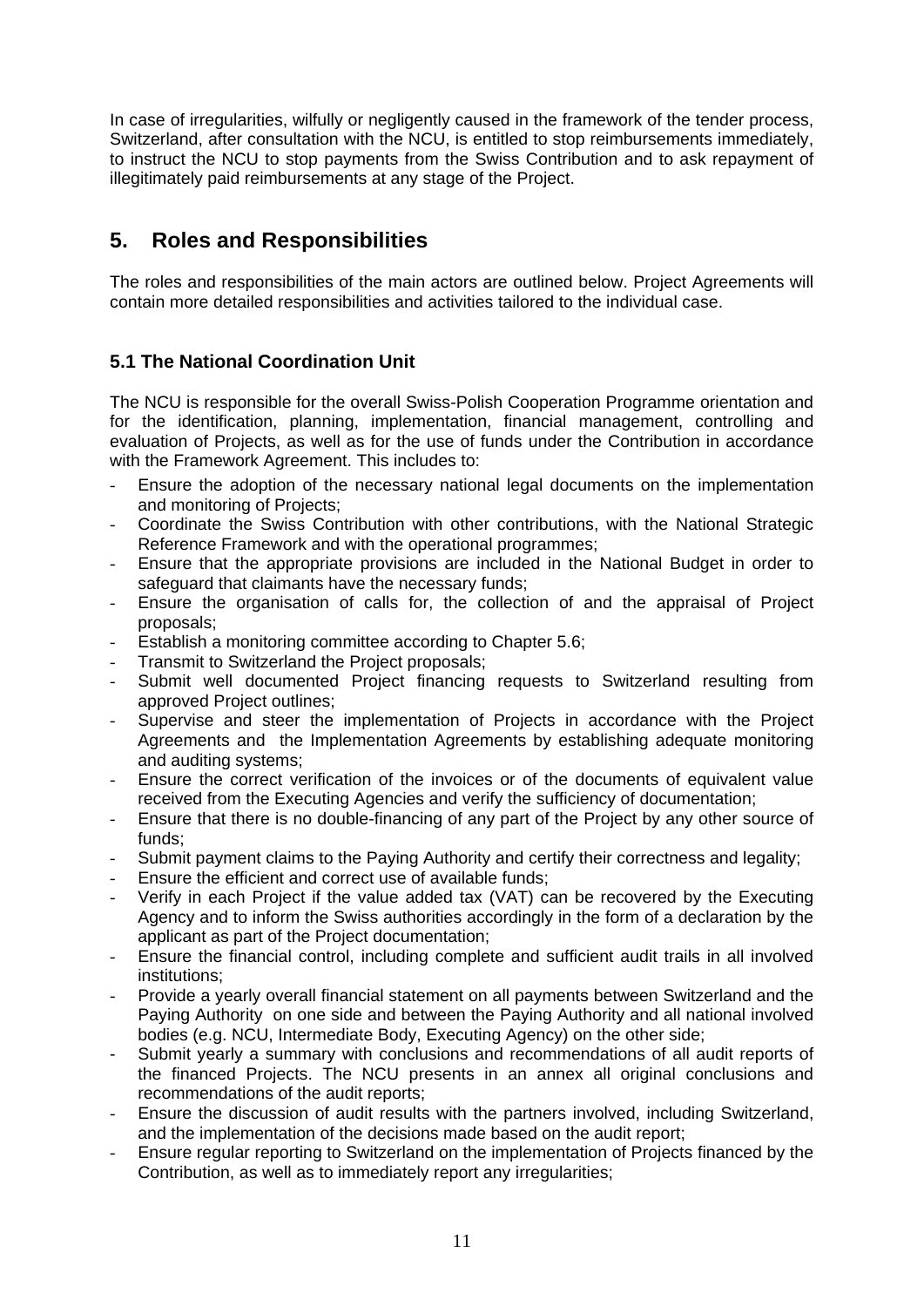- Organise annual meetings at overall Swiss-Polish Cooperation Programme level in consultation with the Swiss Embassy and to present an annual report;
- Be responsible for the reimbursement to Switzerland of unduly paid sums financed by the Contribution;
- Ensure information and publicity about the Swiss-Polish Cooperation Programme;
- Ensure storing of all relevant documents relating to Projects implemented within the Swiss-Polish Cooperation Programme for 10 years after the completion of Projects.

The NCU can delegate part of the tasks and responsibilities mentioned above to one or more Intermediate Bodies and Executing Agencies.

#### **5.2 Intermediate Body**

Intermediate Body means any legal public or private entity appointed by the NCU which acts under the responsibility of the NCU or which carries out duties on behalf of the NCU with regard to Executing Agencies implementing Projects.

The main tasks of the Intermediate Bodies are to:

- Call for and collect Project proposals, review compliance with the requirements for Project proposals (Chapter 2) and assess the quality of applications submitted in consultations with line ministries;
- Submit Project proposals with appraisal reports to the NCU;
- Supervise and steer the implementation of Projects in accordance with the Project Agreements and the Implementation Agreements, and carry out the necessary controls;
- Check the invoices or the documents of equivalent value received from the Executing Agencies, verify the authenticity and correctness of submitted documents as well as the eligibility of costs on payment claims;
- Certify invoices or the documents of equivalent value and submit certified invoices or documents of equivalent value to the NCU or to the Paying Authority;
- Report to the NCU on the progress of Project implementation;
- Check for irregularities and report them to the NCU;
- Ensure storing of all relevant documents related to Projects implemented within the Swiss-Polish Cooperation Programme for 10 years after the completion of Projects;
- Agree with the Executing Agencies in writing justified amendments to the implementation of agreed Projects within the limits defined in the respective Project Agreements;
- Ensure the promotion of and information about the Swiss-Polish Cooperation Programme and the Projects.

#### **5.3 Executing Agency**

An Executing Agency is any public authority, any public or private corporation as well as any organization, recognized by the Parties and mandated to implement a specific Project financed under this Framework Agreement. Consequently, the Executing Agency is responsible for the procurement if necessary, and is the contracting party for service and supply contracts in the framework of approved Projects.

The Project Agreement shall contain the name of the Executing Agency. Its tasks and responsibilities shall be defined in the Implementation Agreement.

#### **5.4 Paying Authority**

The Paying Authority is responsible for ensuring appropriate financial control over the use of the Swiss Contribution. It shall in particular: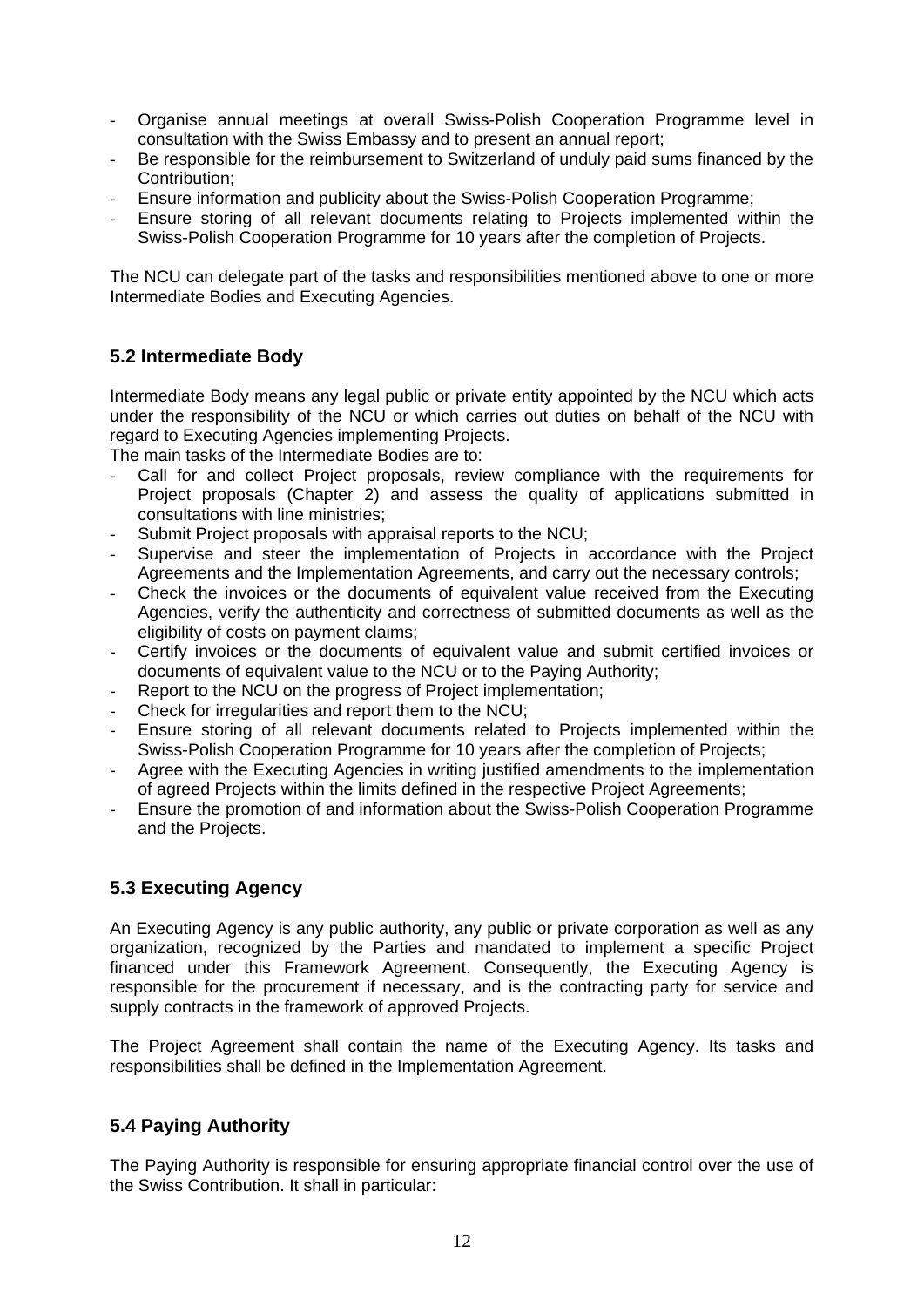- Check the conformity of payment claims with financial stipulations of contractual agreements;
- Confirm that the co-financing part has been provided according to the Project Agreement;
- Submit the respective reimbursement requests to Switzerland;
- Keep accounts of all reimbursement requests made to Switzerland;
- Report periodically to the NCU on financial flows.

Furthermore, the Paying Authority ensures that the usual standards and procedures valid for public funds are applied in the management of the Swiss Contribution. It verifies their application by the NCU, the Intermediate Bodies and the Executing Agencies. The Paying Authority ensures that payments are made to the claimants within the specified deadlines.

### **5.5 Audit Organisation**

The Audit Institution, established at the level of the Ministry of Finance, is to control the use of financial resources under the Swiss - Polish Cooperation Programme.

Based on a risk assessment, an annual system audit planning will be established. In addition to this risk assessment, Switzerland may announce requirements that are taken into account in the annual system audit planning. In accordance with the planning, the Audit Institution, established in the Ministry of Finance and the entitled audit organisations (e.g. control unit of the Intermediate Body) shall perform control and audits in accordance with the national law.

The main tasks of the Audit Institution include the following:

- 1. ensuring that audits are performed to verify effective functioning of the Swiss Polish Cooperation Programme management and control system,
- 2. prepare a yearly audit plan and a summary of audit reports and submit them to the NCU,
- 3. control the regularity of eligible expenditures based on a 5% representative sample of the operations approved,
- 4. ensuring efficient and prompt investigation of any suspected and actual cases of fraud and irregularity, detected during fiscal control, and reporting these to the NCU,
- 5. provide Swiss auditors or auditors that are mandated to act on their behalf with their assistance,
- 6. verify the periodic reports on irregularities with a view to identifying risk areas and to including them in the control plans,
- 7. prepare yearly audit reports for the NCU and yearly a summary with conclusions and recommendations of all audit reports of the financed Projects. The Audit Institution presents in an annex all original conclusions and recommendations of the audit report.

Additionally, the Executing Agency shall ensure a final financial audit over the Project after its completion, on the basis which shall be, in detail, stipulated in the Project Agreement. In case of external audit, the costs are eligible for reimbursement and must be included in the Project budget. Costs of internal audits are borne by the respective audit organisation within the Project. The audit organisation shall carry out audits of the Projects according to the terms of references and International Standards on Auditing (ISA). In doing so, it shall verify the correct use of funds, make recommendations to strengthen the control system and report any actual or alleged fraud or irregularity.

The audit reports are transmitted to the NCU. The competent authorities with the full support of the Government of the Republic of Poland shall investigate alleged cases of fraud or irregularity. Proven cases of fraud shall be prosecuted according to existing regulations.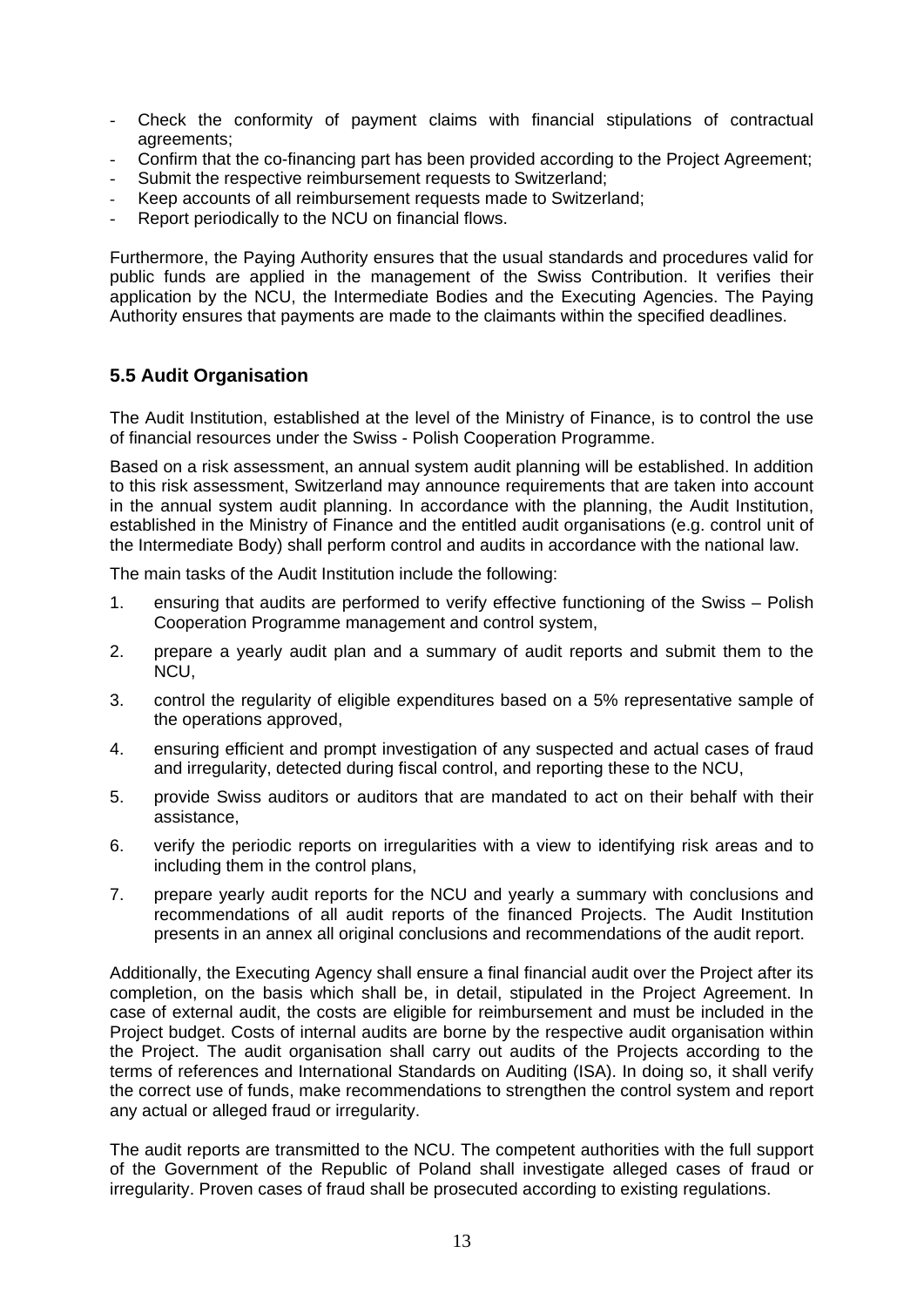## **5.6 Monitoring Committee[\\*](#page-13-0)**

The Ministry of Regional Development shall establish a monitoring committee which is responsible for the monitoring of the implementation of the Swiss-Polish Cooperation Programme.

The Monitoring Committee shall be composed of 10 to 12 members who represent:

- the NCU
- relevant government ministries
- relevant regional and local self-governing authorities
- non-governmental organisations
- social and economic partners.

The Embassy of Switzerland can participate as an observer.

The Monitoring Committee will be, inter alia, responsible for the following issues:

- establish the selection criteria of Projects and approve the selection criteria of calls for proposals,
- **F** review the selection processes for Projects,
- **number 1** monitor the compliance with regulations and procedures,
- **•** periodically review the progress of the implementation of the Projects and the achievement of their objectives,
- **EX monitor the achievement of the objectives on the level of the whole Swiss-Polish** Cooperation Programme,
- examine and comment the annual reports on the implementation of the Swiss Contribution prepared by the NCU,
- ensure the efficiency and effectiveness of the use of the financial resources available in the framework of the Swiss Contribution.

The Monitoring Committee shall meet periodically, at least twice a year.

#### **5.7 Swiss Embassy**

The Swiss Embassy is the official representation of Switzerland. Referring to the implementation of the Swiss-Polish Cooperation Programme, its function is to:

- Facilitate contacts, assure the liaison and the networking between partners;
- Inform and give advice to partners on procedures and conditions of the Contribution;
- Transmit official information and proposals to and from the Swiss authorities;
- Organise, together with the NCU, missions of Swiss delegations;
- Participate in meetings on the overall Swiss-Polish Cooperation Programme;
- Provide information to the general public on the Swiss-Polish Cooperation Programme and the Contribution;
- Participate in the Monitoring Committee as an observer.

1

<span id="page-13-0"></span><sup>\*</sup> Modified on 6 July 2010